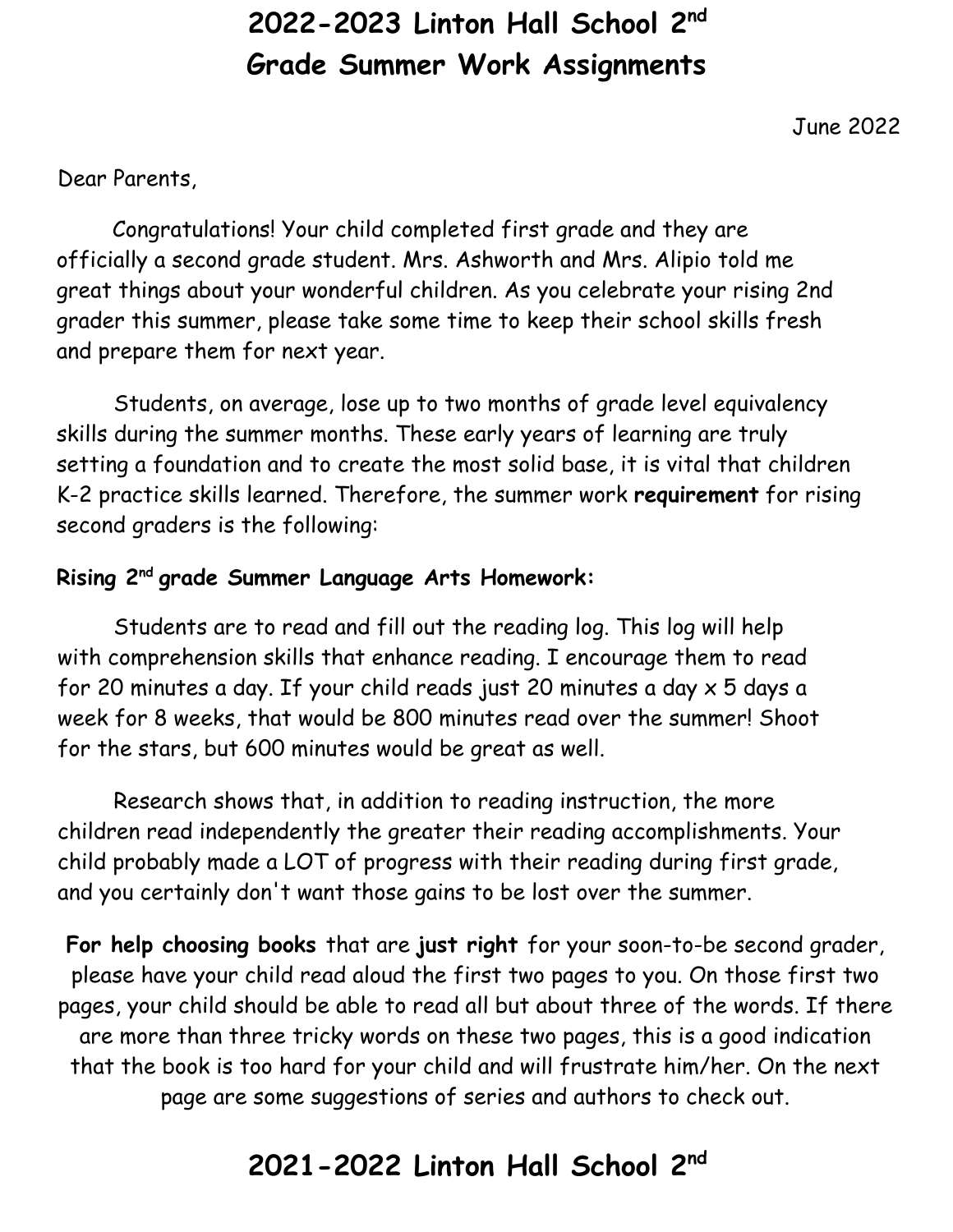## **Grade Summer Work Assignments**

| <b>Series</b><br>Cam Jansen-Adler<br>Bink & Gollie -<br>DiCamillo Zack Files -<br>Greenburg Ready,<br>Freddy! - Klein<br>Horrible Harry<br>- Kline<br>Frog and Toad -<br>Lobel Magic Tree<br>House - Osborne<br>Amelia Bedelia -<br>Parish Calendar<br>Mysteries - Roy<br>Henry and Mudge -<br>Rylant<br>Nate the Great -<br>Sharmat | <b>Fiction</b><br>Judy Blume<br>Doreen Cronin<br>Ree Drummond<br><b>Kevin Henkes</b><br>Leo Lionni<br>Robert Munsch<br>Laura Numeroff<br>Patricia Polacco<br>Jon Scieszka<br>David Shannon<br>William Steig<br>Melanie Watt | Non-Fiction<br>Joanna Cole - author<br>of "The Magic School<br>Bus" series<br>Gail Gibbons<br>Jerry Pallotta -<br>author of the "Who<br>Would Win" series<br>Seymour Simon<br>(science)<br>Greg Tang (math) |
|--------------------------------------------------------------------------------------------------------------------------------------------------------------------------------------------------------------------------------------------------------------------------------------------------------------------------------------|-----------------------------------------------------------------------------------------------------------------------------------------------------------------------------------------------------------------------------|-------------------------------------------------------------------------------------------------------------------------------------------------------------------------------------------------------------|
|--------------------------------------------------------------------------------------------------------------------------------------------------------------------------------------------------------------------------------------------------------------------------------------------------------------------------------------|-----------------------------------------------------------------------------------------------------------------------------------------------------------------------------------------------------------------------------|-------------------------------------------------------------------------------------------------------------------------------------------------------------------------------------------------------------|

#### **Rising 2 nd grade Summer Math Homework:**

Students are **required** to do a Math packet. This will help keep the students mind fresh with first grade math material. It will also help me to see what they mastered and what they need to review in order to move on to second grade math.

I hope that your summer is spent having many fun adventures and spending as much time as possible together as a family. So, have an AMAZING summer!

I look forward to seeing you in the fall.

Take care,

Mrs. Owen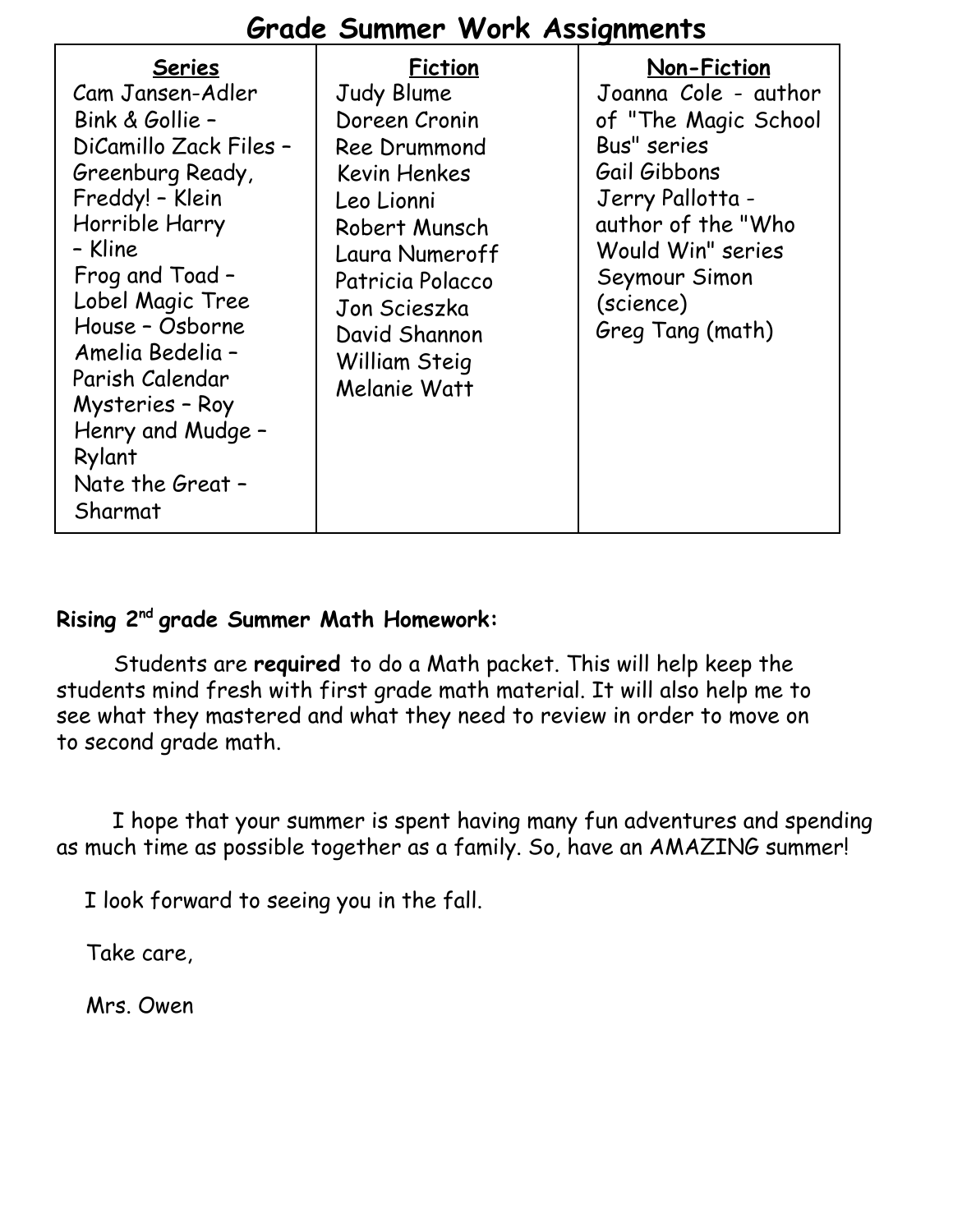**1.** Kim has 4 grapes. She eats 3. How many grapes does Kim have now?  $\circ$  7  $\circ$  2  $\circ$  3  $\circ$  1  **2.** Which addition fact can help you solve  $17 - 9$ ?  $0 \t7 + 2 = 9$  $0 \quad 8 + 7 = 15$  $0 \cdot 9 + 1 = 10$  $0 \quad 9 + 8 = 17$ 

**3**. Which shows how to make a ten to solve 13 − 4?



**4**. Which shows the strings in order from **longest** to **shortest**?

| <u> UNIVERSITE STATE STATE STATE STATE STATE ST</u>   | <u> UNITED STATES STATES STATES STATES STATES STATES STATES STATES STATES STATES STATES STATES STATES STATES STATES ST</u> | 8777777777777777 |                        |
|-------------------------------------------------------|----------------------------------------------------------------------------------------------------------------------------|------------------|------------------------|
| <u> Common ann an Common ann an Ainm ann an 1970.</u> |                                                                                                                            |                  | <u> KAMAMAN MANAMA</u> |
|                                                       | CONSTITUTION TO MAX                                                                                                        |                  |                        |
|                                                       |                                                                                                                            |                  |                        |
|                                                       |                                                                                                                            |                  |                        |

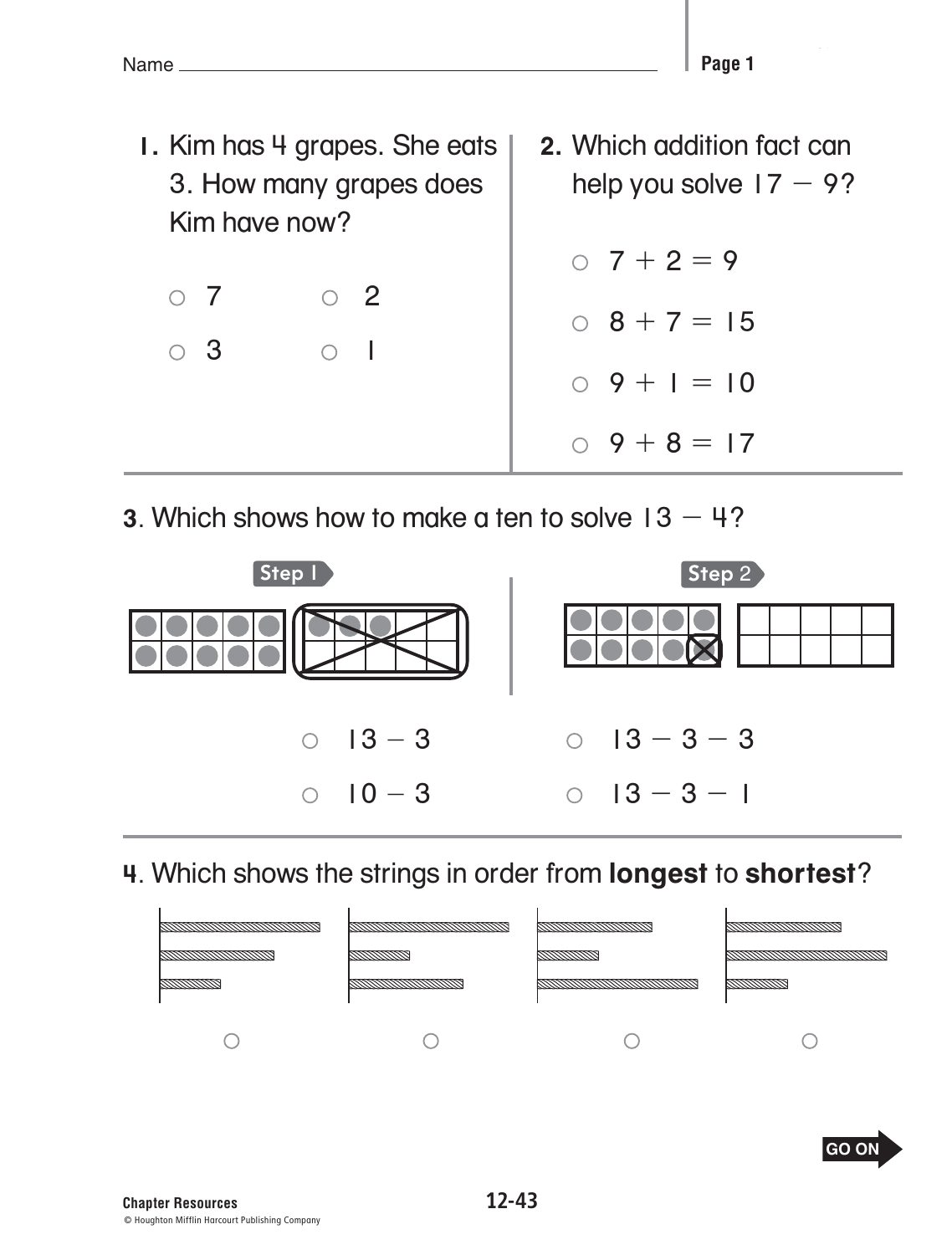- ۱, , .<br>, . ||<br>|/ Ē. 2 1 **5.** Carmen measures a pen with **Lude About how long is the pen?**  $\circ$  about 5  $\qquad \circ$  about 3  $\circ$  about 4  $\bullet$   $\circ$  about 2  **6.** What time is it?  $0.7:30$   $0.6:00$  $0.6:30$   $0.5:30$
- **7.** Count by tens. What number is missing?

نی

ć

نسىسە

45, 55, 65, 5, 85

- $\circ$  80  $\circ$  70
- $\circ$  75  $\circ$  66

 **8.** What number does the model show ?

$$
\circ \quad 118 \qquad \qquad \circ \quad 113
$$

 $\circ$  117  $\circ$  108

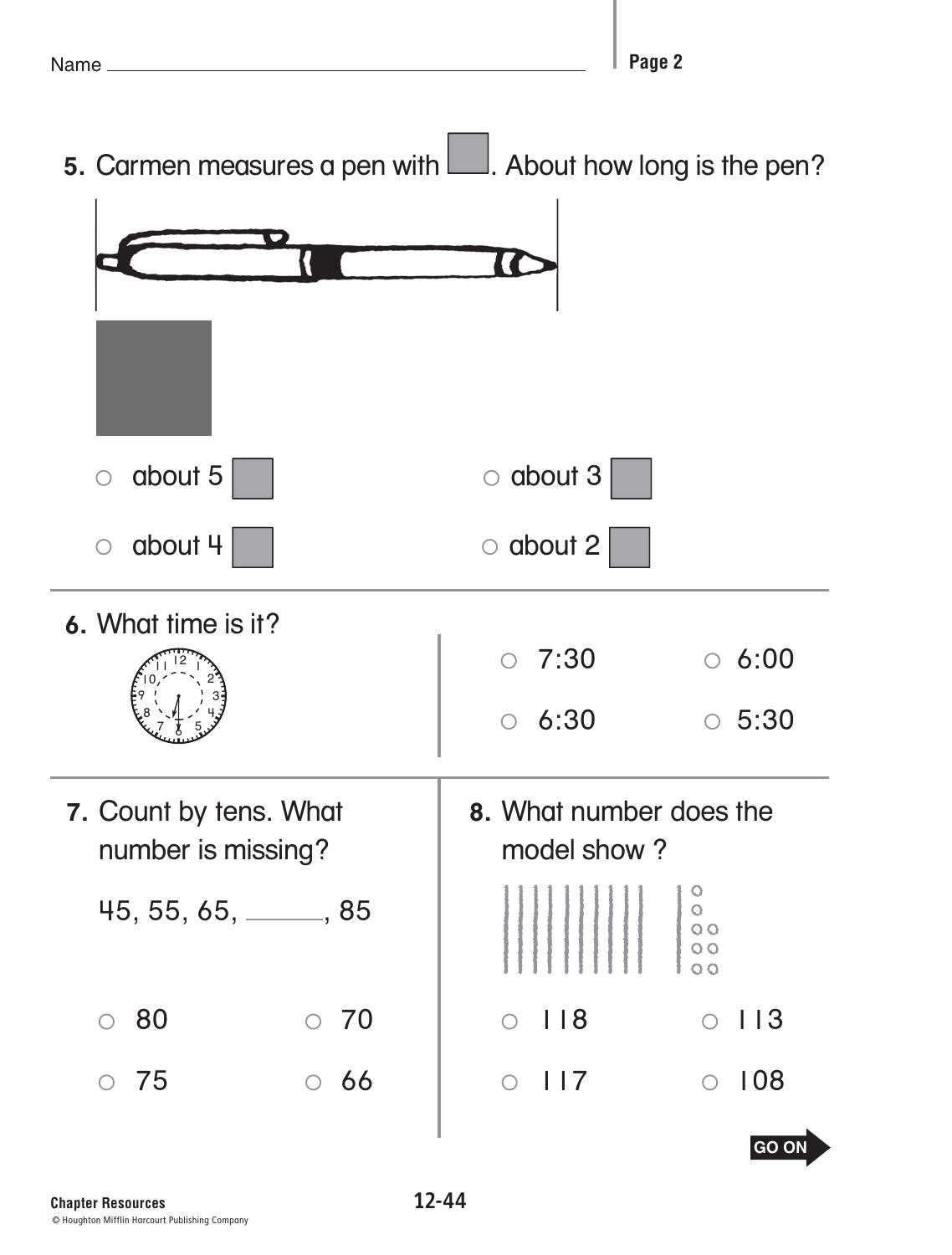

© Houghton Mifflin Harcourt Publishing Company **Chapter Resources** 

**12-45**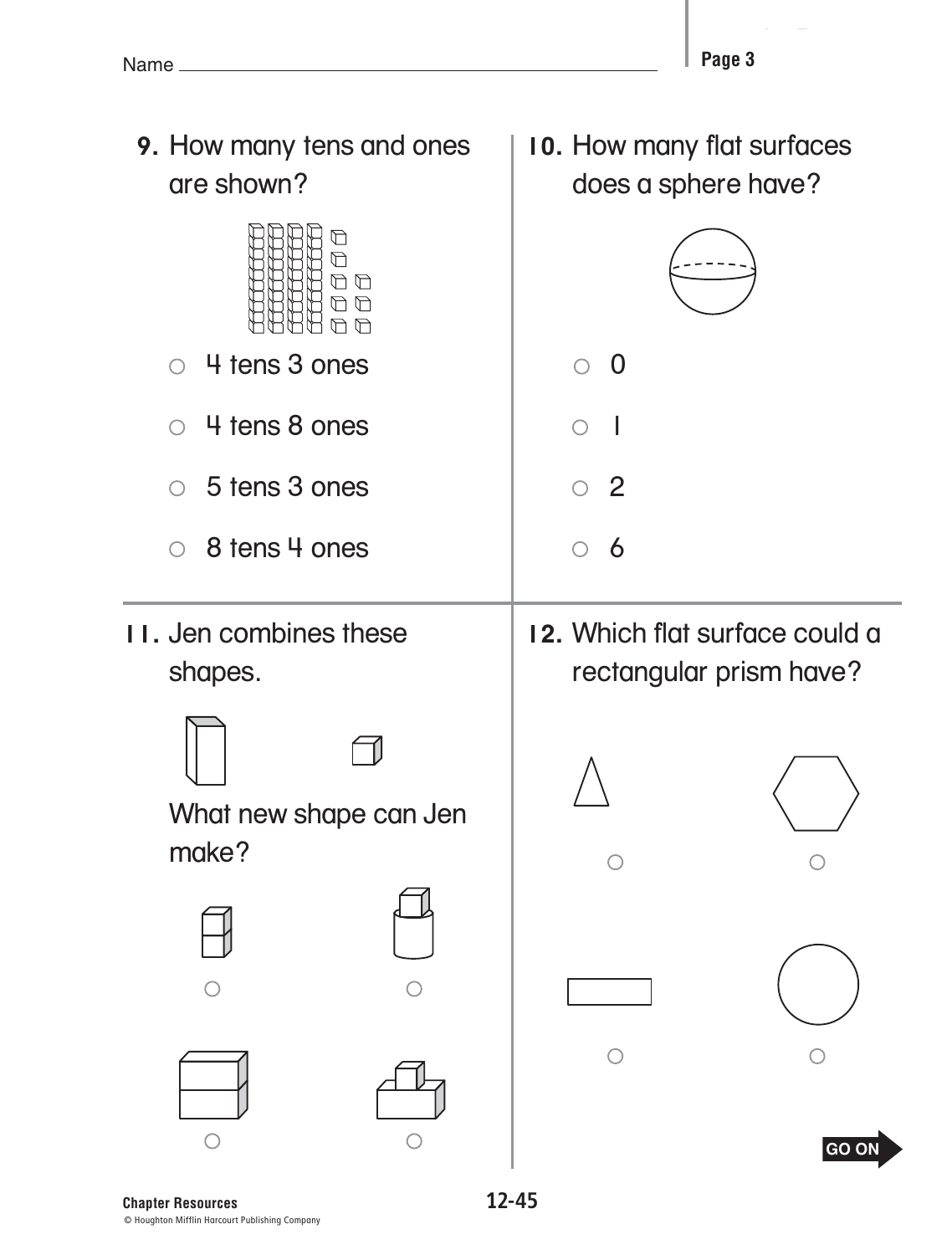**End-of-Year Test**

**Page 4**

**14.** What is the sum?

| and 5 black bears. How<br>many bears are there?              | $0 + 7 =$                                                                                    |
|--------------------------------------------------------------|----------------------------------------------------------------------------------------------|
|                                                              | $\circ$ 0                                                                                    |
| $4 + 5 =$                                                    | - 1<br>$\circ$ 7                                                                             |
| $\overline{10}$<br>$\circ$ 9<br>$\bigcirc$<br>8<br>$\circ$ 7 | $\circ$ 8                                                                                    |
| 15. Which shows the same<br>addends in a different<br>order? | 16. Which shows a way to<br>make 8?                                                          |
| $2 + 8 = 10$                                                 | $\bullet$ $\bullet$ $\circ$<br>O/O<br>$\bullet$<br>O                                         |
|                                                              | $  \bullet   \circ   \circ   \circ  $<br>$\overline{\bullet}$<br>$\bigcirc$<br>$\bullet$     |
| $0\; 6 + 2 = 8$                                              | 0 <br>$\bullet$<br>$\bullet$<br>$\bullet$<br>$\bullet$<br>◯<br>$\bullet$<br>$\mathbf O$<br>O |
| $0$ 8 + 2 = 10                                               | $\bigcirc$                                                                                   |
| $0$ $10 + 2 = 12$                                            |                                                                                              |
| $0$ 2 + 8 = 10                                               |                                                                                              |
|                                                              | <b>GO ON</b>                                                                                 |

**12-46**

13. There are 4 brown bears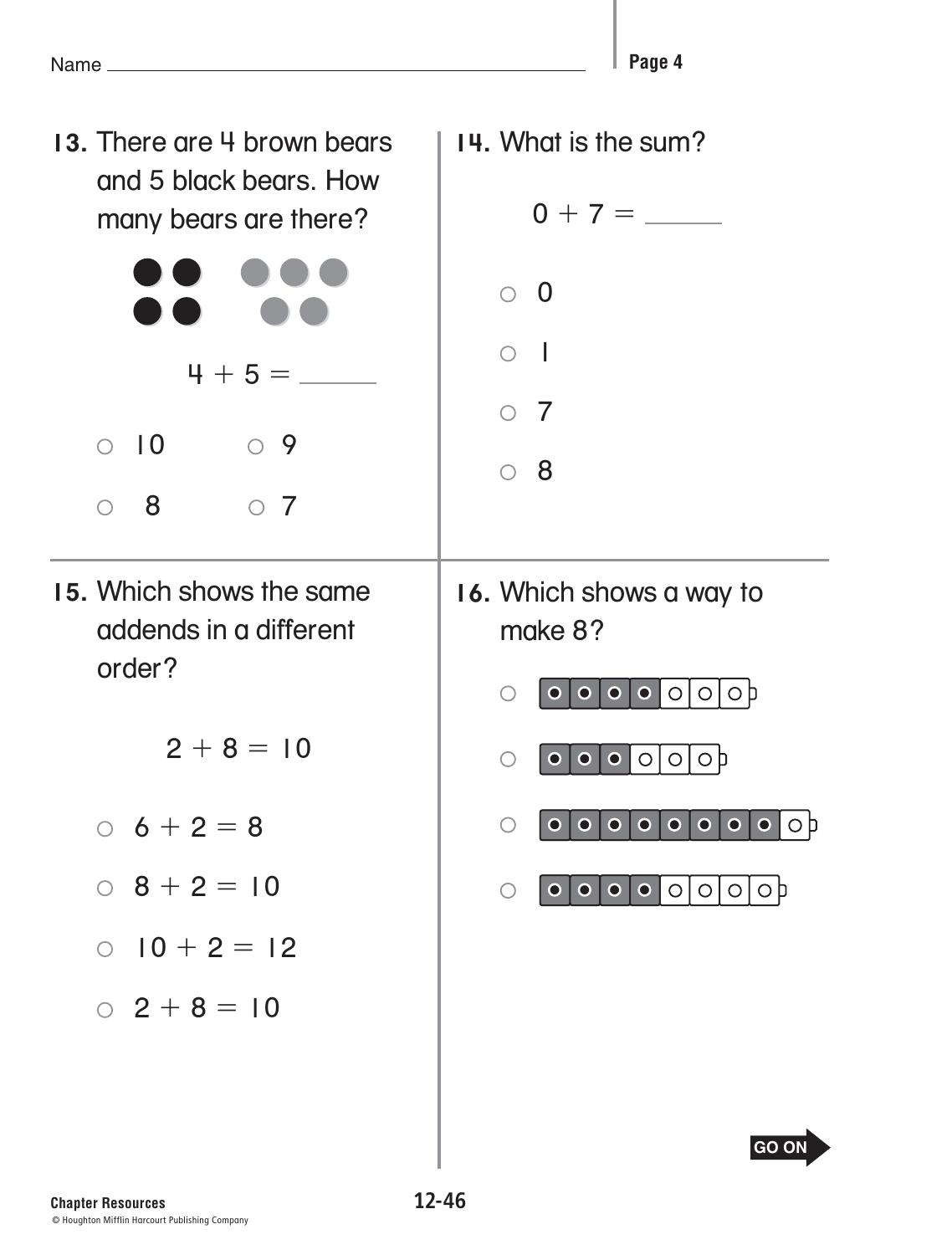L

| 17. What completes the<br>related facts?<br>$7 + 5 = 12$<br>$5 + 7 = 12$<br>$12 - 5 = 7$ | 18. Owen and Ana find<br>9 shells in all. Owen finds<br>5 shells. Which number<br>sentence shows how to<br>find the number of shells<br>Ang finds? |
|------------------------------------------------------------------------------------------|----------------------------------------------------------------------------------------------------------------------------------------------------|
| $0$ 12 – 7 = 5                                                                           | $0 \t9 + 5 = 14$                                                                                                                                   |
| $0$ 12 - 5 = 7                                                                           | $0 \quad 9 - 5 = 4$                                                                                                                                |
| $0 \t7 + 4 = 11$                                                                         | $0 \quad 9 + 3 = 12$                                                                                                                               |
| $6 + 6 = 12$                                                                             | $0$ $14 - 5 = 9$                                                                                                                                   |
| 19. What is the missing<br>number?                                                       | 20. Which makes the number<br>sentence true?                                                                                                       |
| $11 - 4 =$                                                                               | $12 - 3 = 7 + \_$                                                                                                                                  |
| $4 +$<br>$=$ 11                                                                          |                                                                                                                                                    |
| $\circ$ 8<br>$\circ$ 6                                                                   | $\circ$ 2                                                                                                                                          |
| $\circ$ 3<br>$\circ$ 7                                                                   | 4                                                                                                                                                  |
|                                                                                          | 12<br>$\bigcirc$                                                                                                                                   |
|                                                                                          | <b>GO ON</b>                                                                                                                                       |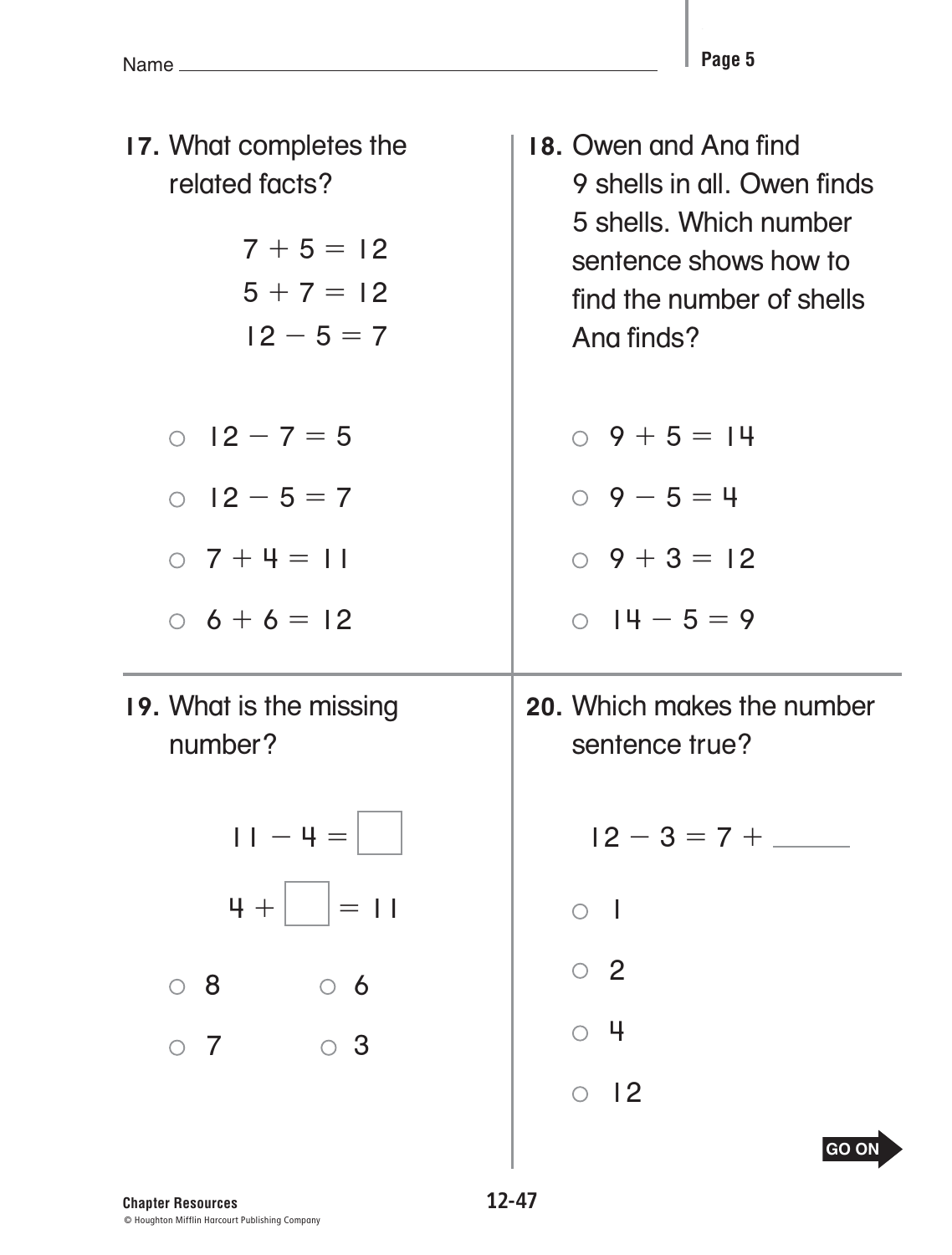I.

| 21. What is the difference?                   | 22. What is the sum?                            |
|-----------------------------------------------|-------------------------------------------------|
|                                               |                                                 |
| $\circ$ 20                                    | $\circ$ 79                                      |
| $\circ$ 30                                    | $\circ$ 52                                      |
| $\circ$ 40                                    | $\circ$ 36                                      |
| $\circ$ 50                                    | $\circ$ 42                                      |
|                                               |                                                 |
| 23. How many tens and ones<br>are in the sum? | 24. How many vertices does a<br>trapezoid have? |
|                                               |                                                 |
| 45<br>$+22$                                   |                                                 |
| ○ 2 tens and 7 ones                           | З                                               |
| 6 tens and 3 ones<br>$\bigcirc$               | ц                                               |
| 6 tens and 7 ones<br>$\bigcirc$               | $\circ$ 5                                       |
| $\circ$ 7 tens and 6 ones                     | <u>6</u><br>$\bigcirc$                          |
|                                               |                                                 |
|                                               |                                                 |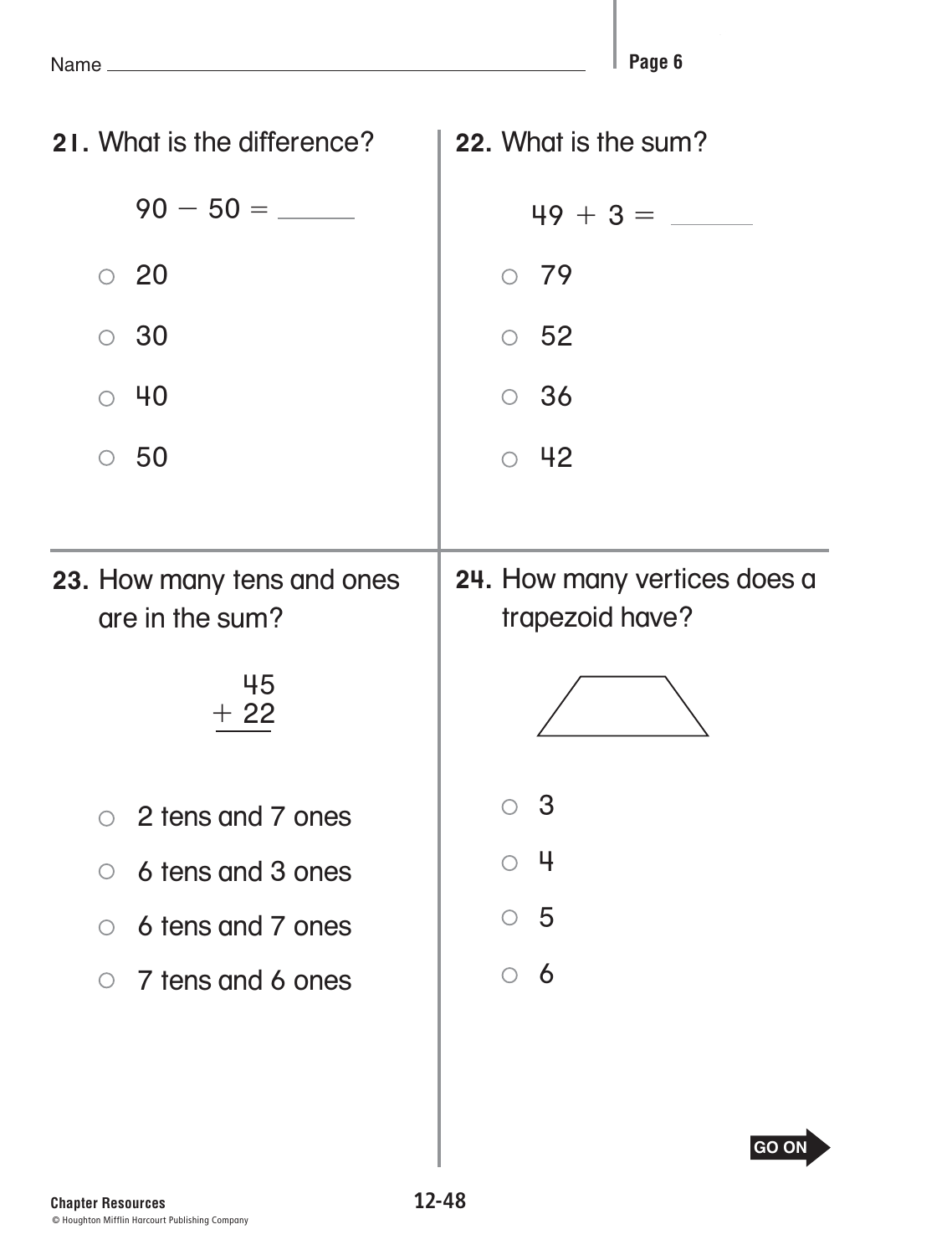## **25.** Look at the picture. What are the parts?



### **26.** Which shows fourths?



- **27.** There are 9 dogs. 2 dogs are large. The rest are small. Which number sentence can you use to find the number of small dogs?
- **28.** There were 10 bugs. Some crawled away. Then there were 6 bugs. How many bugs crawled away?



 $9 - 2 = 7$ 

 $0 \quad 7 - 2 = 5$ 

 $0$   $11 - 2 = 9$ 

 $0 \quad 7 - 5 = 2$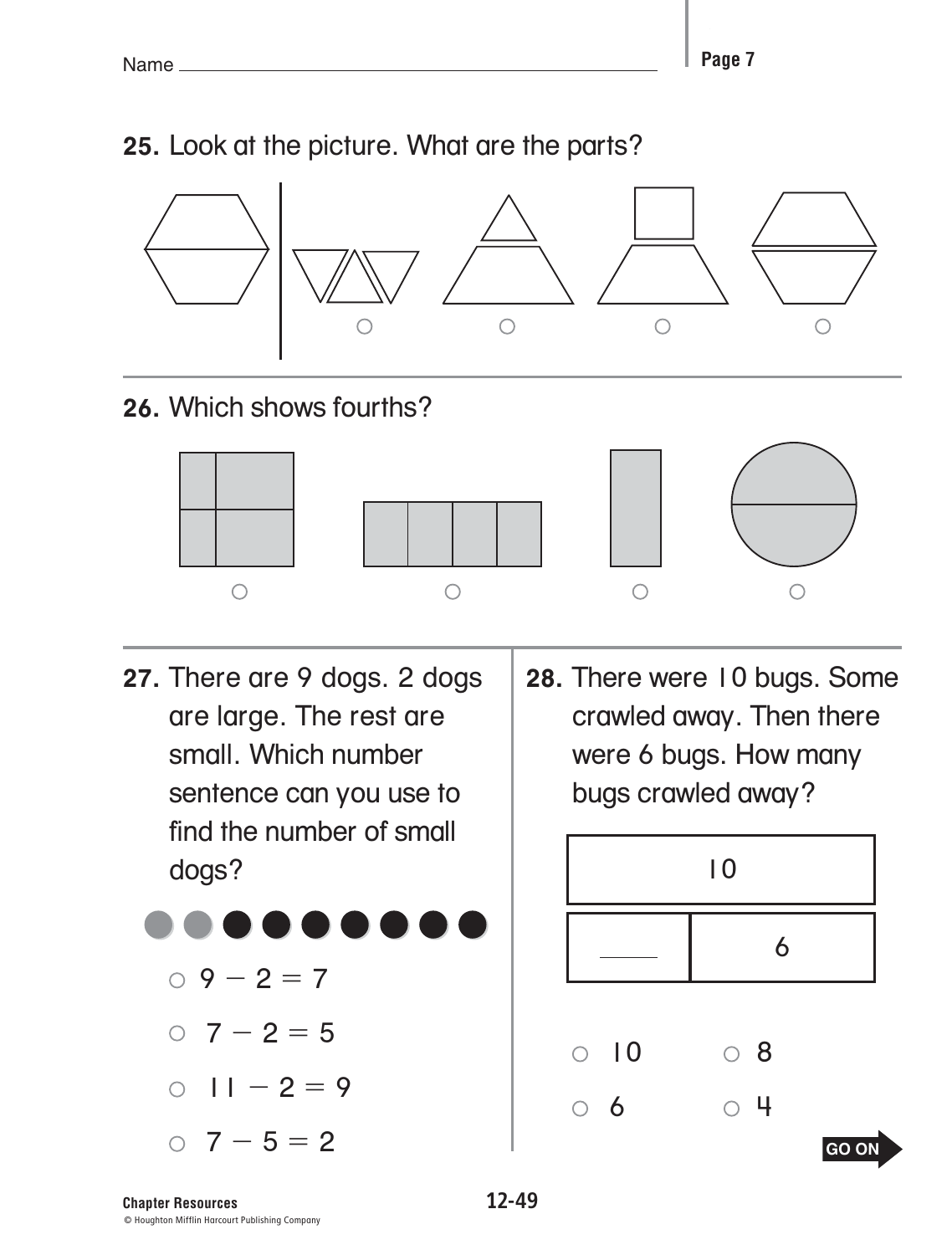**Page 8**

**29.** How many fewer  $\sqrt{x}$  are there?

| <b>Formal</b><br><b>Formal</b><br><b>France</b><br>दे<br>बु<br>≸<br>é<br>ई | 6 fewer $\sqrt{ }$ |   | 3 fewer $\sqrt{ }$ |
|----------------------------------------------------------------------------|--------------------|---|--------------------|
|                                                                            | 4 fewer $\sqrt{ }$ |   | 2 fewer $\sqrt{ }$ |
| 30. What is the difference?                                                |                    |   |                    |
| $9 - 0 =$                                                                  |                    | 9 |                    |
|                                                                            |                    |   |                    |

# **Use the bar graph for questions 31 and 32.**

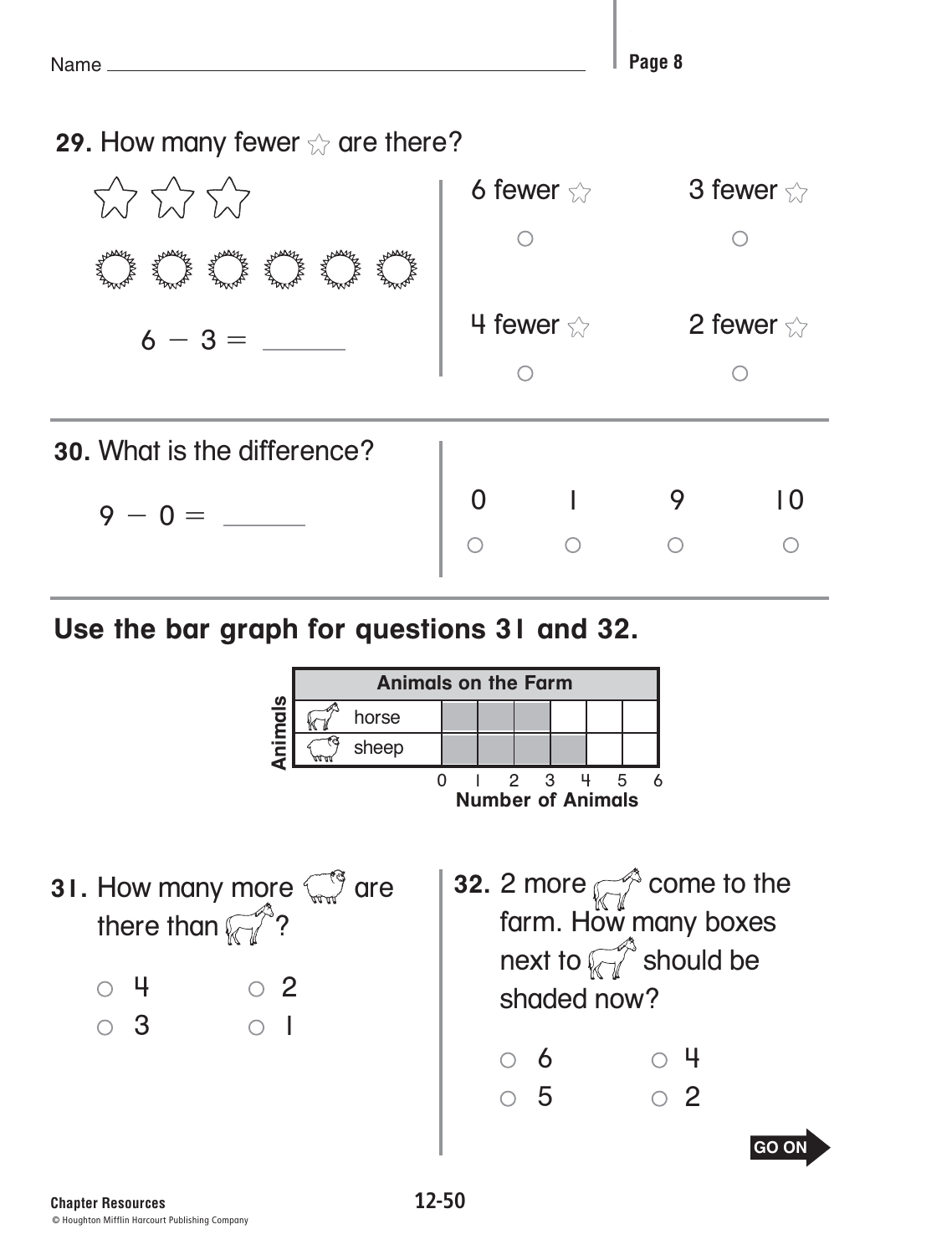L

| 33. How many $\mathcal{Q} \ni$ are in<br>the band?                                                                                                                                            | 34. Joey crosses out the<br>numbers that are less than<br>23 or greater than 43.                           |  |  |
|-----------------------------------------------------------------------------------------------------------------------------------------------------------------------------------------------|------------------------------------------------------------------------------------------------------------|--|--|
| <b>Children in the Band</b><br><b>Total</b><br>$HH$ $II$<br>girls<br>III<br>4<br>boys<br>$\begin{array}{c} \circ & \circ \\ \circ & \circ \end{array}$<br>$\circ$ 7<br>$\circ$ 2<br>$\circ$ 5 | What number is left?<br>32<br>53<br>19<br>44<br>51<br>$\circ$ 53<br>32<br>$\bigcirc$<br>- 44<br>$\circ$ 19 |  |  |
| 35. Which is true?<br>$0\;36 > 38$<br>38 < 36<br>$\bigcirc$<br>$0\;36 < 38$<br>$36 = 38$                                                                                                      | 36. What number is 10 less<br>than $65?$<br>$\circ$ 55<br>60<br>$\bigcirc$<br>64<br>75<br><b>GO ON</b>     |  |  |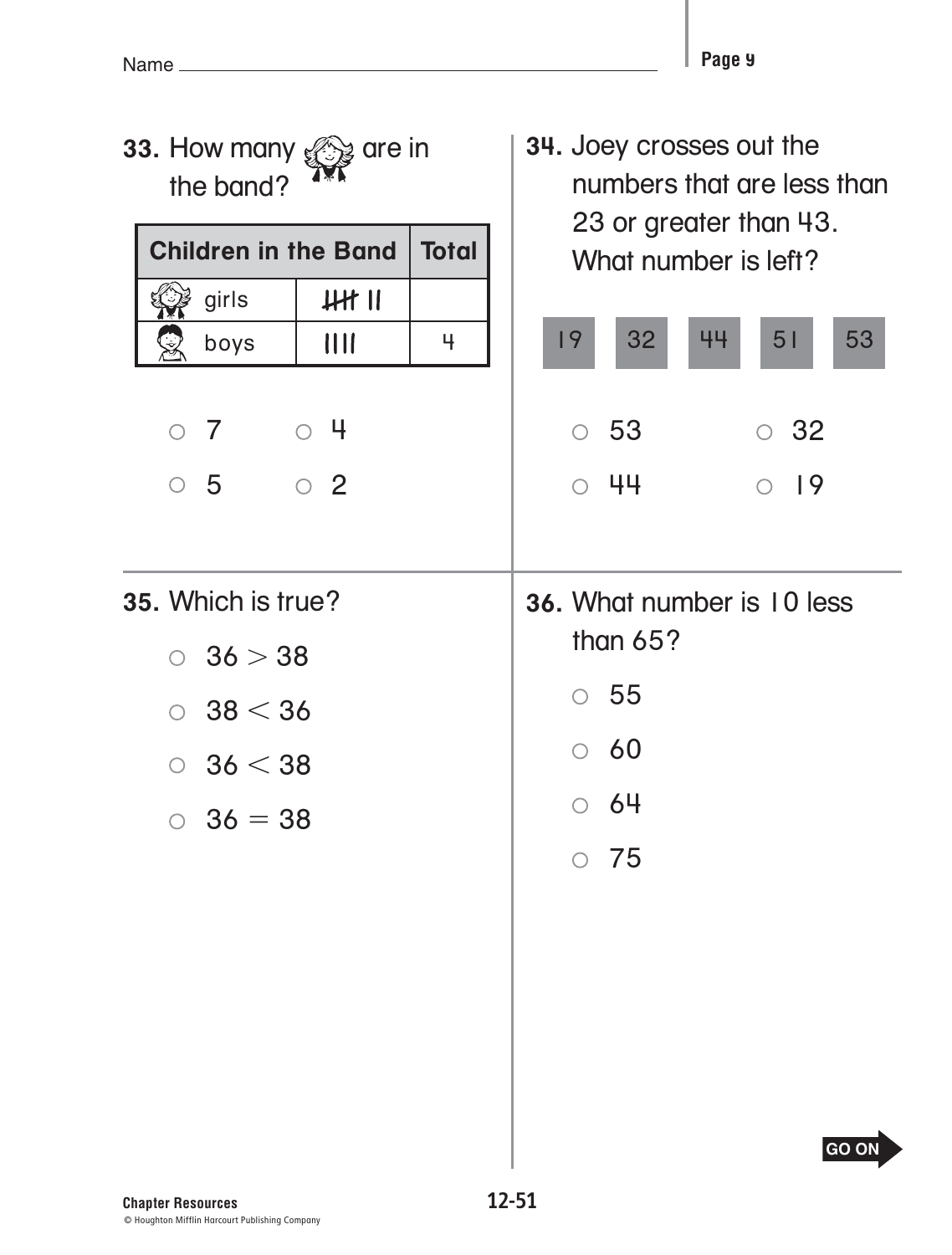STOP

**37.** Count on. What is the sum?  $4 + 1 =$  3  $\circ$  4 5  $\circ$  6 **39.** Which shows a way to make a ten to solve  $8 + 3$ ?  $0 \t8 + 3 + 1$  $0 \t8 + 2 + 1$  $0 \t7 + 3 + 3$  $0 \t7 + 2 + 1$ **38.** Which doubles fact helps to solve  $5 + 6 = 11$ ?  $0 \quad 7 + 7 = 14$  $0\ 5 + 5 = 10$  $0 4 + 4 = 8$  $0 \quad 3 + 3 = 6$ **40.** What is the sum?  $3 + 5 + 2 =$  $\circ$  10 8  $\circ$  7  $\circ$  5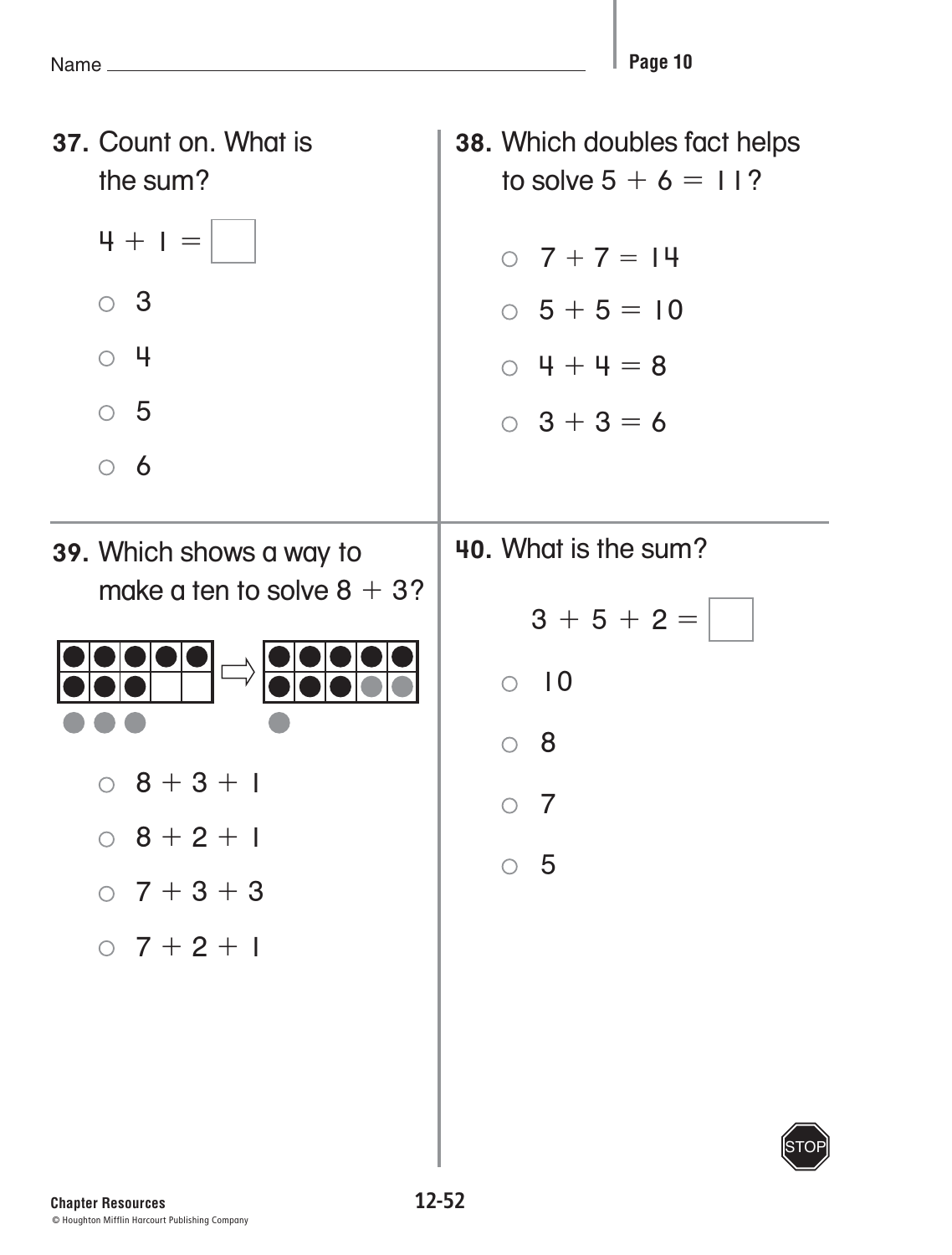|               | Reading Log                                                                                                                  |
|---------------|------------------------------------------------------------------------------------------------------------------------------|
| Book:         | What was your favorite part from today's reading?                                                                            |
| Date:         |                                                                                                                              |
| Minutes:      |                                                                                                                              |
| Book:         | What is the author's purpose in today's reading?<br>(circle one)                                                             |
| Date:         | To persuade<br>To inform<br>To explain<br>What clues from the reading helped you decide?                                     |
| Minutes:      |                                                                                                                              |
| Book:         | The main idea of today's reading was                                                                                         |
| Date:         |                                                                                                                              |
| Minutes:      |                                                                                                                              |
| Book:         | Describe the sequence of events from today's reading.                                                                        |
| Date:         |                                                                                                                              |
| Minutes:      |                                                                                                                              |
| Book:         | In today's reading, what were some descriptive words the author<br>used to help you get a better understanding of the story? |
| Date:         |                                                                                                                              |
| Minutes:      |                                                                                                                              |
| Minutes Read: | Parent's Signature                                                                                                           |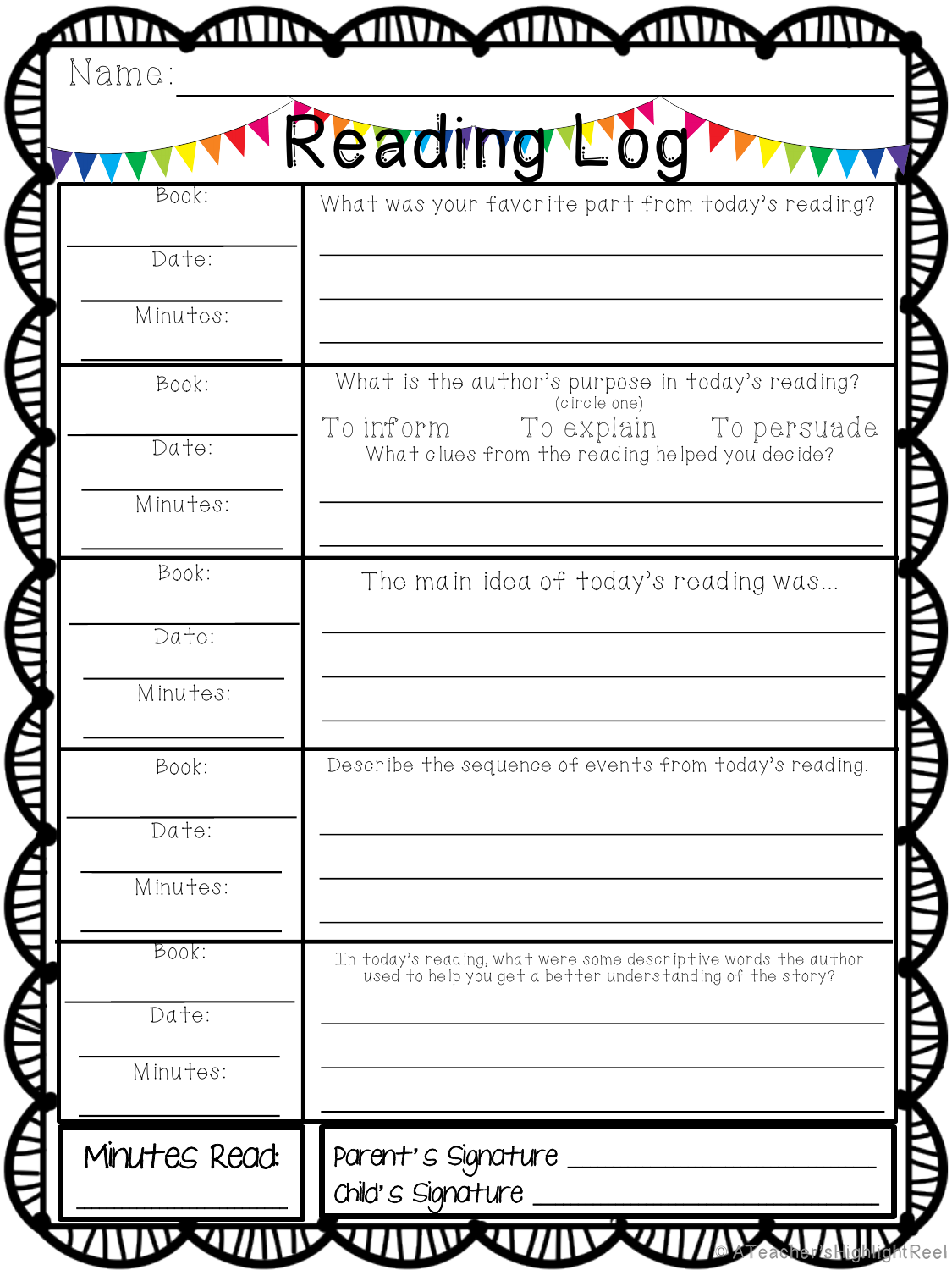|               | Reading Loc        |                                                                          |                   |
|---------------|--------------------|--------------------------------------------------------------------------|-------------------|
| Book:         | beginning          | middle                                                                   | end               |
| Date:         |                    |                                                                          |                   |
| Minutes:      |                    |                                                                          |                   |
| Book:         |                    | What is the author's purpose in today's reading?<br>(circle one)         |                   |
| Date:         | To inform          | To explain To persuade<br>What clues from the reading helped you decide? |                   |
| Minutes:      |                    |                                                                          |                   |
| Book:         |                    | Main Idea                                                                |                   |
| Date:         |                    |                                                                          |                   |
|               | Supporting Detail  |                                                                          | Supporting Detail |
| Minutes:      |                    |                                                                          |                   |
| Book:         | Fiction            | (circle one)                                                             | Nonfiction        |
| Date:         |                    | How did you know?                                                        |                   |
| Minutes:      |                    |                                                                          |                   |
| Book:         |                    | Summarize what you read today.                                           |                   |
| Date:         |                    |                                                                          |                   |
| Minutes:      |                    |                                                                          |                   |
| Minutes Read: | Parent's Signature |                                                                          |                   |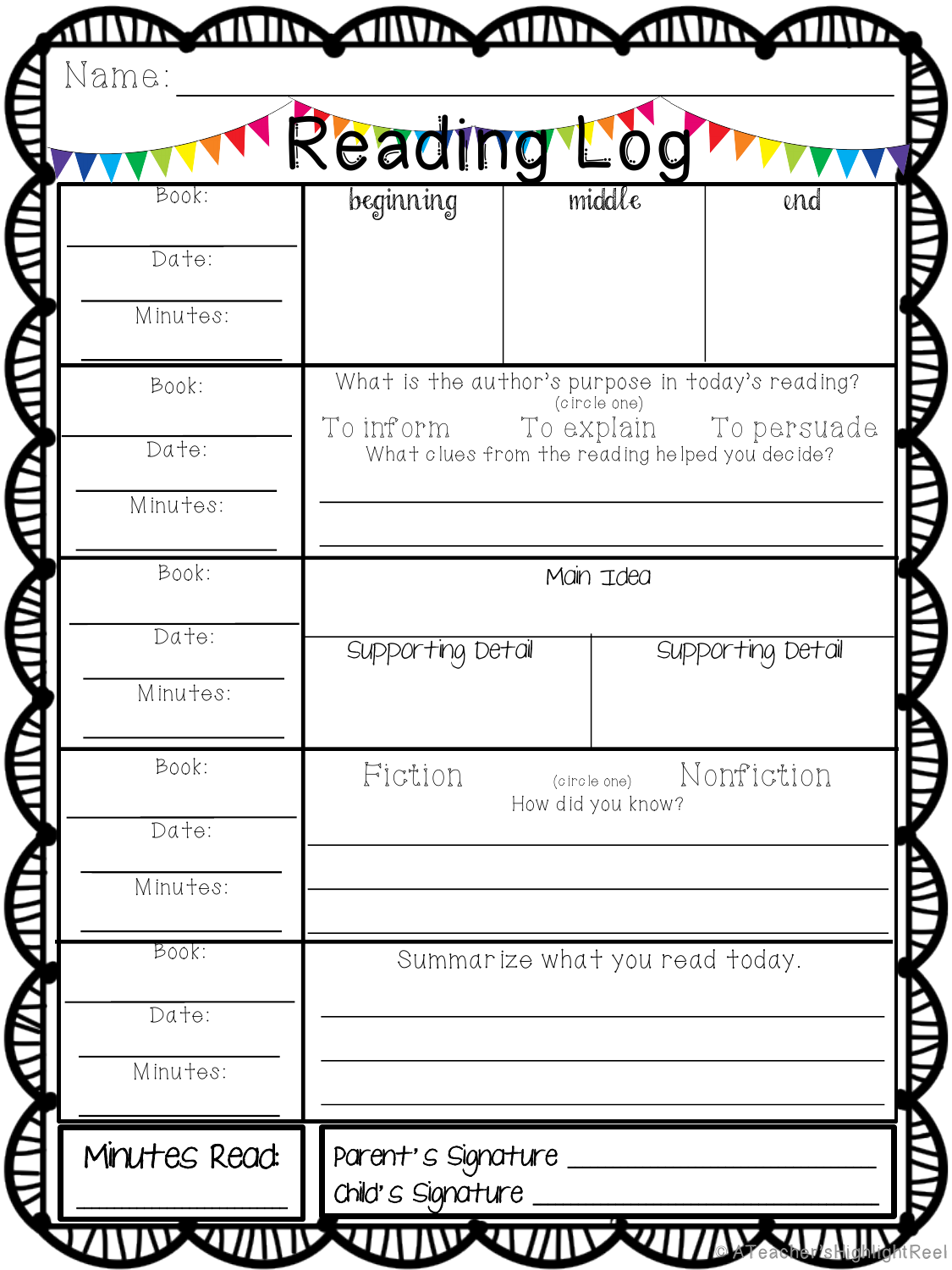| Book:<br>Date:             | Reading Log       | Predict what you think will happen next in your story. |
|----------------------------|-------------------|--------------------------------------------------------|
| Minutes:<br>Book:<br>Date: |                   | Write a short summary about what you read today.       |
| Minutes:                   |                   |                                                        |
| Book:                      |                   | The main idea of today's reading was                   |
| Date:<br>Minutes:          |                   |                                                        |
| Book:                      | Title:<br>Author: |                                                        |
| Date:<br>Minutes:          |                   | This book reminds me of something in my life because   |
| Book:                      | characters        | setting                                                |
| Date:                      |                   |                                                        |
| Minutes:                   |                   |                                                        |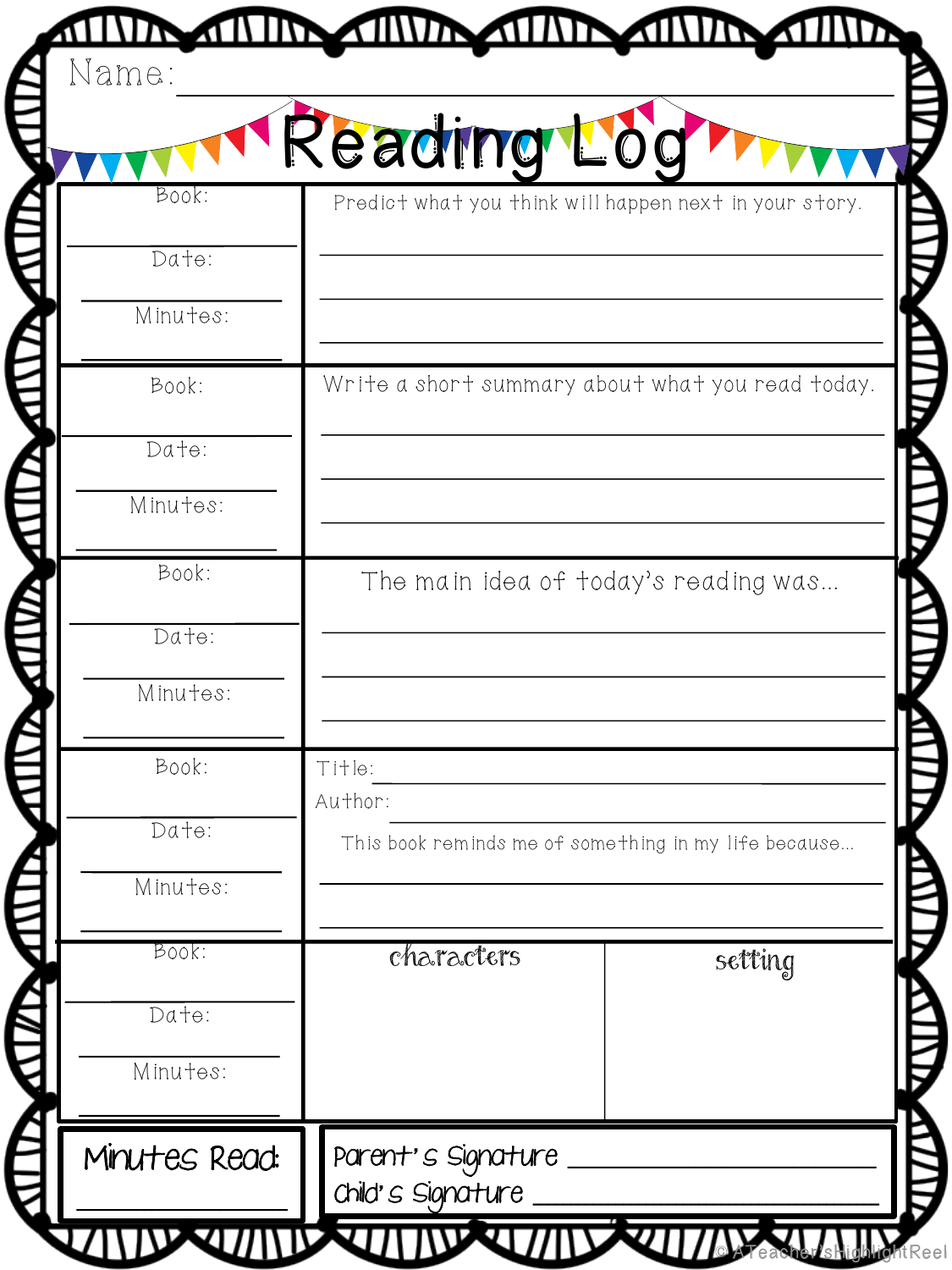| Book:    | Reading Lo | Why do you think the author wrote this book?                                                                                       |
|----------|------------|------------------------------------------------------------------------------------------------------------------------------------|
| Date:    |            |                                                                                                                                    |
| Minutes: |            |                                                                                                                                    |
| Book:    |            | Make a prediction about what you think will happen in today's reading.                                                             |
| Date:    |            | Was your prediction correct, if not what happened? If it was<br>correct, what clues from the story helped you make the prediction? |
| Minutes: |            |                                                                                                                                    |
| Book:    |            | From today's reading, what were some nouns and verbs the author used?<br>List at least three of each.                              |
| Date:    | nouns      | verbs                                                                                                                              |
| Minutes: |            |                                                                                                                                    |
| Book:    |            | Describe the most interesting part of today's<br>reading                                                                           |
| Date:    |            |                                                                                                                                    |
| Minutes: |            |                                                                                                                                    |
| Book:    |            | During today's reading, I could make a connection to:<br>(circle one)                                                              |
| Date:    | myself     | another book<br>the world<br>Explain:                                                                                              |
| Minutes: |            |                                                                                                                                    |